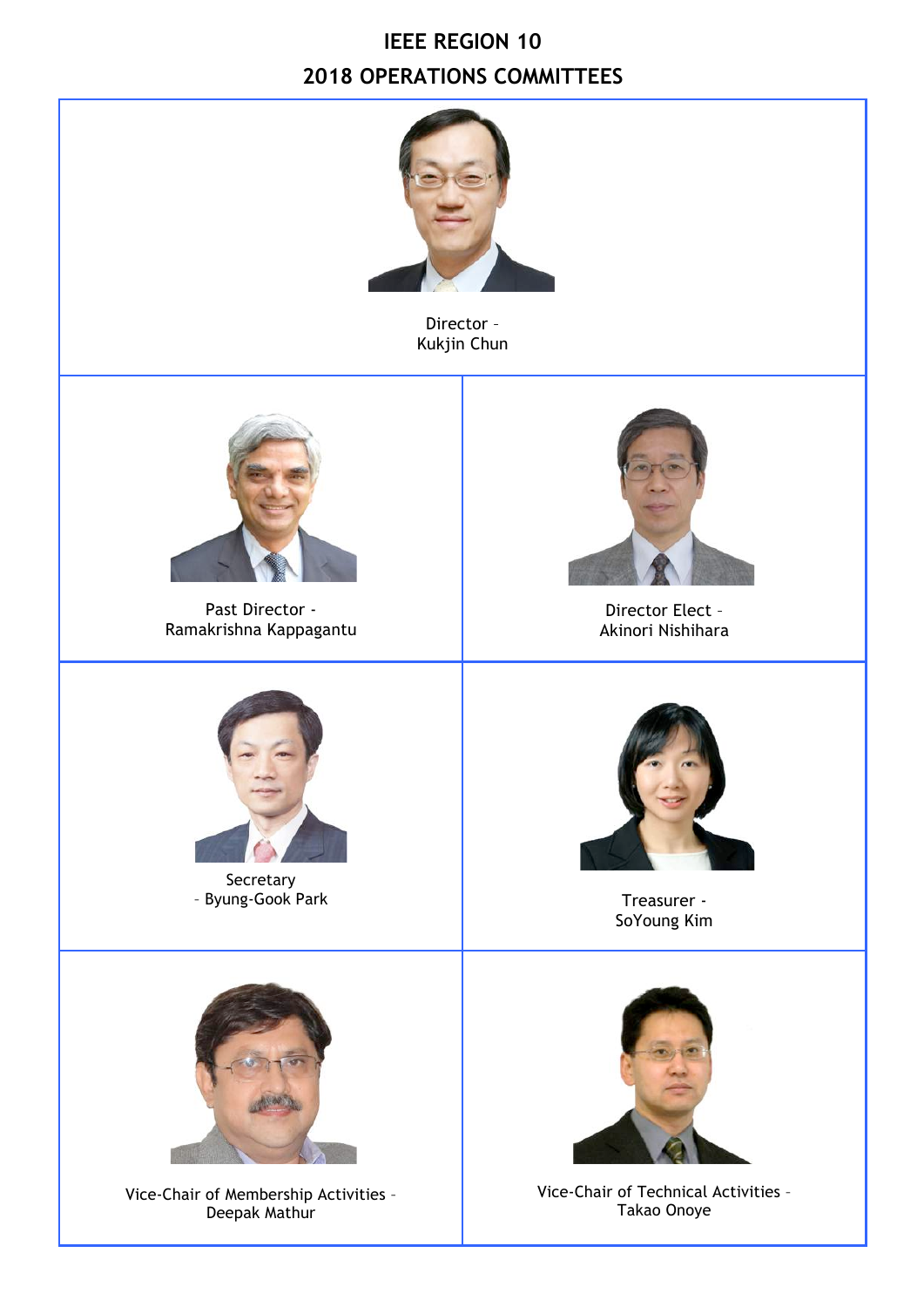

Vice-Chair of Professional Activities – Borhanuddin Mohd Ali

Intentionally Blank

## **2018 LARGER EXECUTIVE COMMITTEES**



Awards & Recognition Committee Chair - Elmer Dadios



Conference & Technical Seminar Coordinator – Sri Niwas Singh



Conference Quality Management Coordinator – Chun Che (Lance) Fung



Electronic Communications & Information Management Coordinator – Kurnianingsih



Educational Activities Coordinator – Zuhaina Zakaria



Humanitarian Technology Activities Coordinator – Parkash Lohana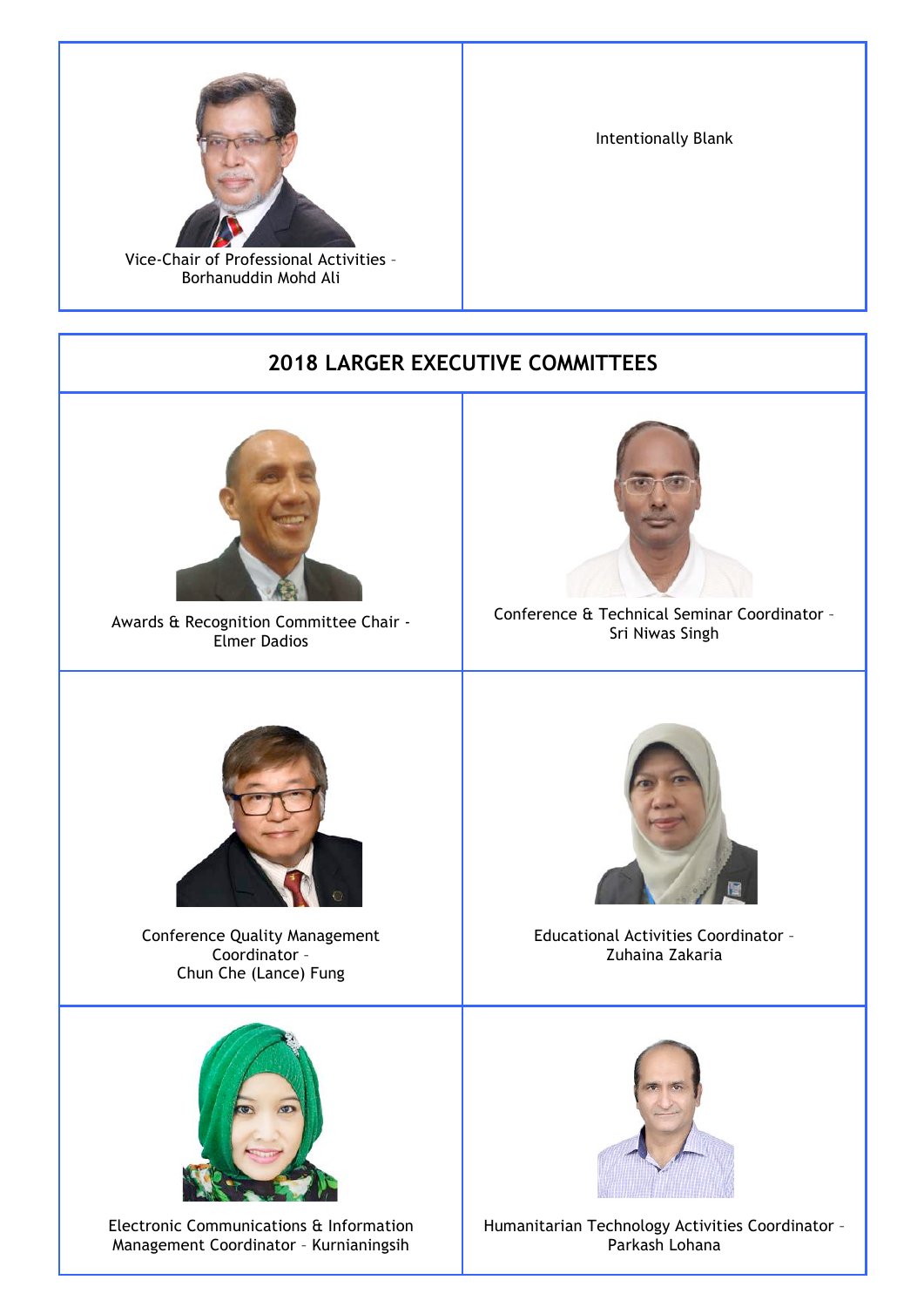

Individual Benefits & Services Coordinator – Gwo-Giun (Chris) Lee



Industry Relations Coordinator – Stefan Mozar



Life Members Coordinator -<br>Tomonori Aoyama



Membership Development Committee Chair -Michael Ong



Newsletter Editor – Ravikiran Annaswamy



Professional Activities Coordinator – Haewon Jung



Section / Chapter Coordinator – Hidenori Nakazato



Strategic Planning Coordinator – Rajnish Gupta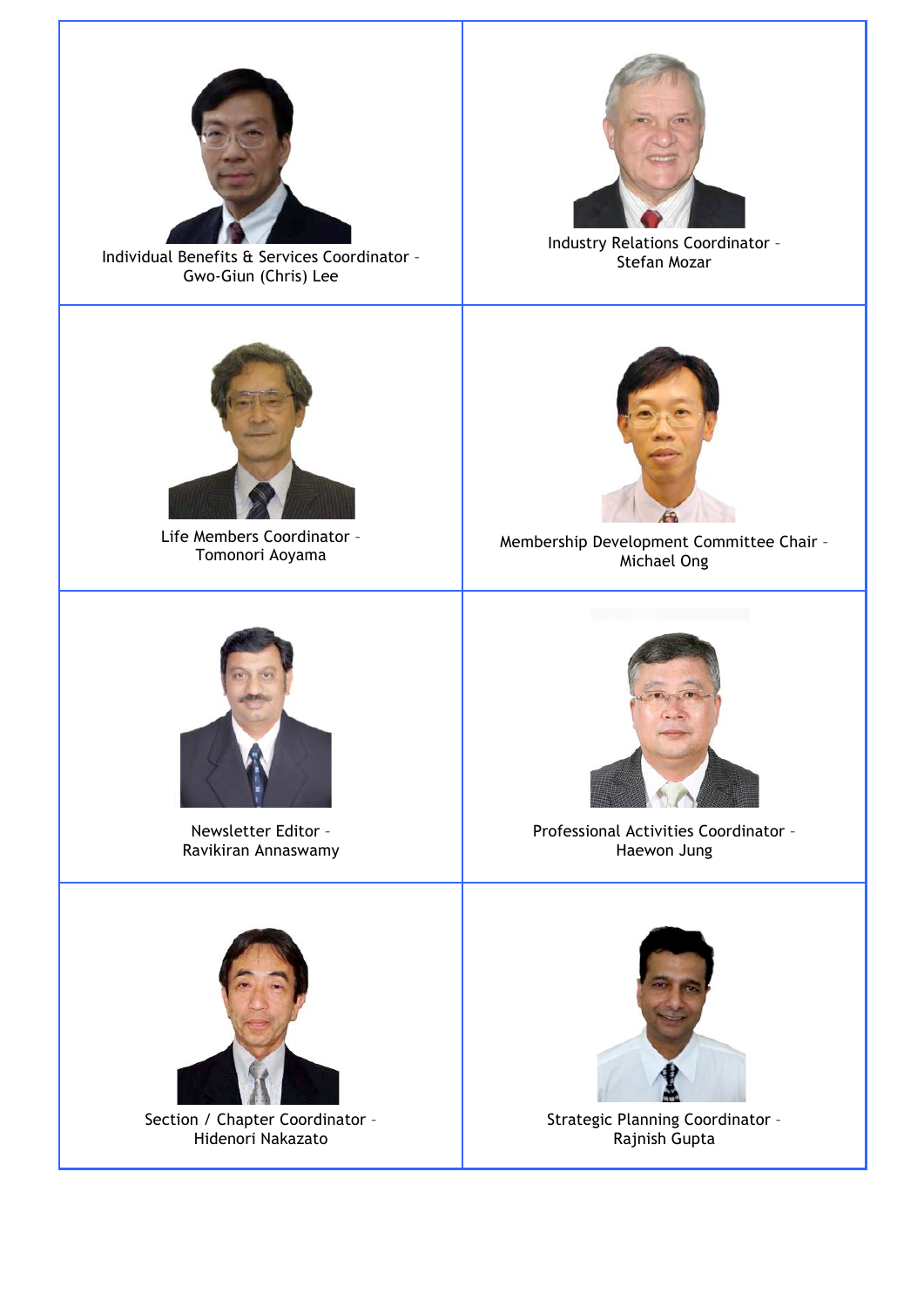

Student Activities Coordinator – Rajesh Ingle



Student Representative - Pasan Pethiyagode



Women In Engineering (WIE) Coordinator – Jing Dong



Advisory Committee – Advisory Committee -<br>
Lawrence, Wai Choong Wong **Advisory Committee -**



Advisory Committee – Yong Jin Park



Young Professionals Coordinator – Nivas Ravichandran



Toshio Fukuda

Intentionally Blank